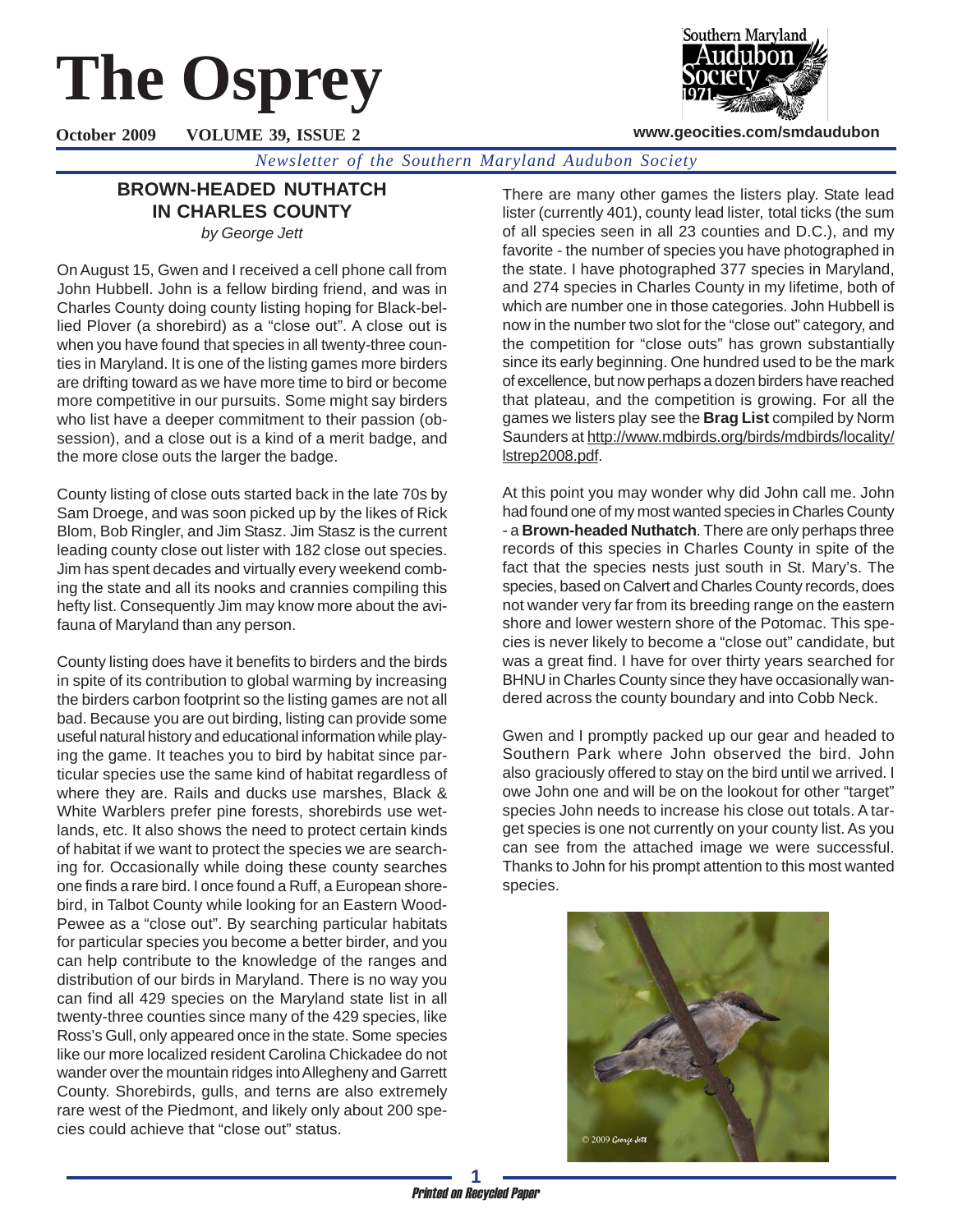### **BELATED SPRING CLEANING**

*by Chris Ordiway*

Over the course of the last year your Board of Directors has been making plans for some major spring cleaning for the local chapter. It's time to begin implementing the cleaning jobs but we need the help of the entire membership. We're working on two projects that are both very important and closely related to one another. Please read this entire article to see how you can help and why it's critical that you do.

The first task is a major overhaul of our membership database. A big job indeed. As everyone knows, lists of any kind get muddied with old and out of date information, making the list inefficient and difficult to use. Over time our membership database has grown and grown but has retained too much out of date data. The only truly effective way to clean it up is to start fresh. In an upcoming issue of The Osprey we will be including a small information update that we are asking every member to please, please return to us with your current contact information. We will also include an email address if you would rather send us the information by email, which we strongly encourage. We know this will be a bumpy trip to get our database up to date but it's an overdue task that can't wait any longer.

The second spring cleaning task is an exciting new option to help the chapter save some money as well as to save some trees. The Osprey newsletter is a wonderful way to keep in touch with the goings on of our chapter but it's expensive to print and expensive to mail to everyone, not to mention all the paper involved. An electronic version of The Osprey is in the works and with a little luck will become available later this year. As a part of the cut-out in the upcoming newsletter we're asking you to choose one of three options for receiving The Osprey. 1) Continue to get the paper copy 2) Receive an electronic copy in an email or 3) Receive an email note that the electronic version is available online. Number three is a good option for anyone with a slower internet connection (i.e. no big email) but who would prefer an electronic version.

There will no doubt be a few hiccups to deal with as we make these updates and changes but we know that with the help of the membership we'll work through them and end up with a smoother, more efficient system for the future.



# **MAINE TIDES**

*by Tyler Bell*

For two weeks in late August, I was in the Bangor, Maine area for work. Over the years, we've sampled in some interesting areas like the Florida Everglades, the boreal forest of NW Ontario and the coastal shelf off the mouth of the Chesapeake Bay but this was our first trip sampling sediment along the Penobscot River. Perhaps you've heard of the Bay of Fundy which separates New Brunswick and Nova Scotia? The tidal range there is the highest in the world and due to the inverted funnel topography, when the tide comes in, it forms a tidal bore, a wall of water often 4- 6 feet high. Unfortunately we didn't have such a phenomenon on the Penobscot but the tidal fluctuation is pretty incredible.

Our sampling strategy is to take sediment from the mud flat, low marsh, mid marsh and high marsh and timing is everything. If you get to a mid marsh site and the tide is ebbing and the site is under water, just wait about 30 minutes and it will have dropped at least a foot, maybe two.

The lab facility that we were using is a converted restaurant and we were lucky enough to get the old dining room which has a bank of windows facing the river. I took the following photos showing the extent of the tides. It's really amazing.



Of course, no field trip could avoid birds. One of our sites has an extensive Spartina/Three-square marsh. If you've ever spent time looking in vain for Nelson's Sparrow (formerly Nelson's Sharp-tailed Sparrow), this is the place. At times I was surrounded by them. They were still singing their weak song, which has been described as putting a hot poker in water, kind of like "Kssssshh". And at one of our locations downriver at the head of the Penobscot Bay, we had several inquisitive Harbor Seals pop up near the boat to see what the goofy humans were doing. We didn't have a chance to get down to Acadia National Park but it's a location that I'd highly recommend for both birds and incredible scenery. Whale watching boats leave from Bar Harbor (Ba Haba in Maine-ease) and often cater to birders. If you want to see an Atlantic Puffin, you'll have to go out to their nesting rocks, which are fairly inaccessible. But you'll see lots and lots of them. Pack your woolies because the average water temperature in the Gulf of Maine doesn't get much above 50°F and the boats create quite a wind chill.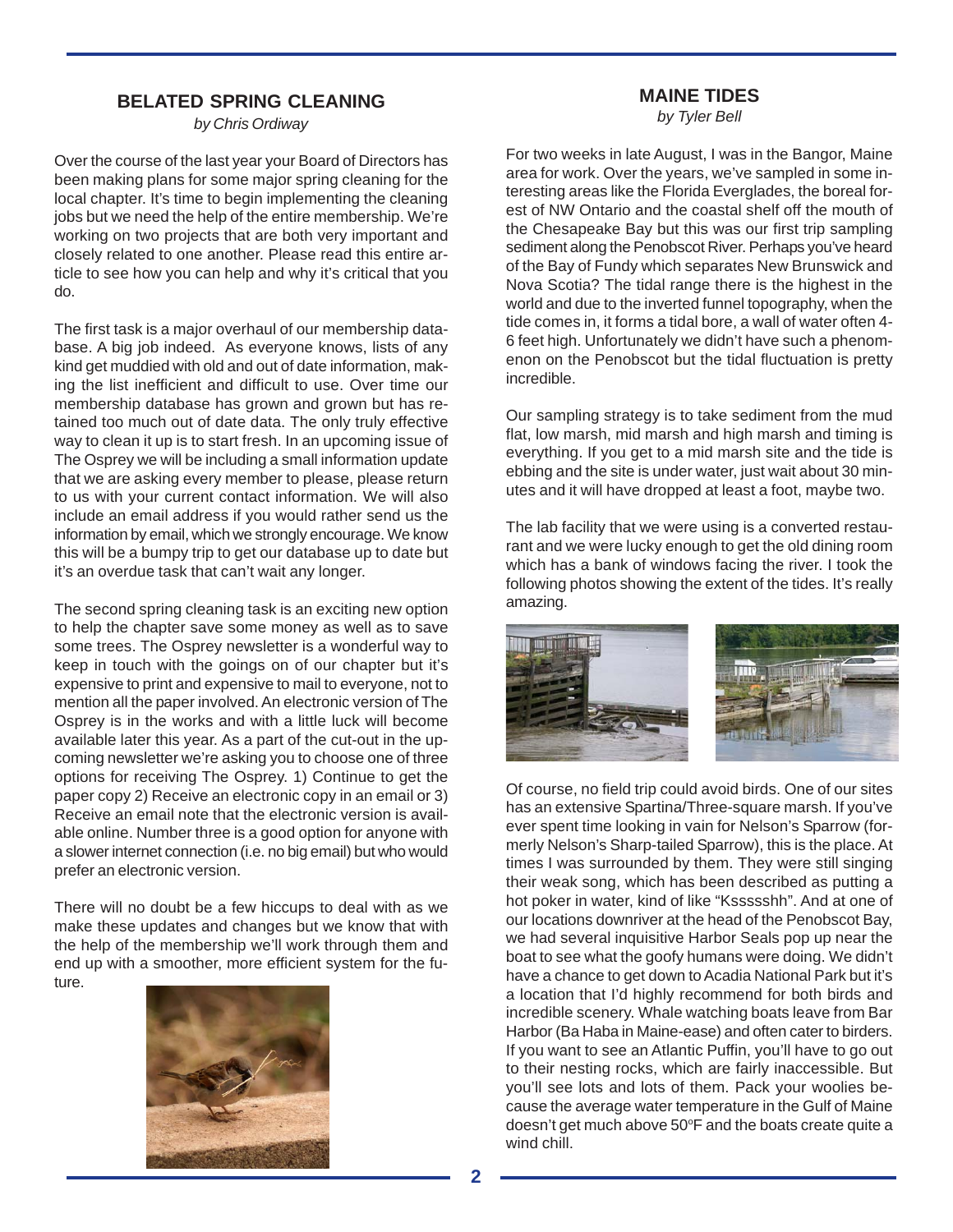## **EGG DISCOVERY FUELS HOPE OF RARE BIRD'S RETURN TO EASTERN U.S.**

#### **Success Marks 17 Year Long Audubon Effort to Restore Penguin-like Seabird to Maine Islands**

**New York, NY, July 6, 2009** - For the first time in more than a century, a Common Murre egg has been discovered south of the Canadian border, boosting hope for the success of valiant efforts to restore the species. The rare egg was discovered by an intern working for Audubon's Seabird Restoration program on Matinicus Rock, one of 50 islands in Maine Coastal Islands National Wildlife Refuge.

"We are absolutely elated. This is a small egg, but with a big promise," said Dr. Stephen Kress, director of the Seabird Restoration Program. "We have high hopes for the successful hatching and fledging of this egg, and for greater numbers of murres in years to come."

The egg marks the first time since 1883 that the species, which spends most of its life at sea, has nested south of the Canadian border on the U.S. east coast. It was discovered on a rocky cliff by intern Maria Cunha, after she noticed a pair of murres in typical incubating posture. The nest was surrounded by about 50 murre decoys, and artificial eggs, and close to a sound system that emits murre calls to encourage the long-absent birds to establish new nests.

While widespread on the Pacific coast from Alaska to California, and breeders in Canada's Maritime Provinces, Common Murres were eliminated from their Maine breeding sites in the 1800s by people hunting the birds for food. Collecting of eggs—a popular pursuit at the time—may also have contributed to the disappearance. Common Murres are especially vulnerable to oil spills and predation, so new colonies within their historic range offer the best assurance for their survival. .

Audubon and partners from the Maine Coastal Islands National Wildlife Refuge have spent 17 years trying to bring the Common Murres back to the islands. Regardless of the fate of this specific egg, its presence signals a success story in the making.

"Each new colony offers another margin of safety for Common Murres and other seabirds," said Kress. "The return of the Common Murre to its long-lost nesting grounds shows that conservation works – even against great odds."

Common Murres are not the first seabird species that Kress and his team have helped restore to Maine. Pioneering the use of decoys and sounds now employed to attract the Murres, the team began working to attract Atlantic Puffins to the Maine coastal islands in 1973; four breeding pairs nested at Eastern Egg Rock in 1981, after an absence of nearly a century.

Today, Project Puffin protects more than 42,000 of Maine's rarest seabirds on thirteen islands. The techniques have helped establish 12 new tern colonies in Maine and are proving useful globally, helping endangered seabirds in California, the Galapagos Islands of Ecuador, and Japan. At least 40 seabird species in 12 countries have benefited from seabird restoration techniques developed by Audubon.

To learn more about the murre egg discovery, puffins and seabird conservation visit www.projectpuffin.org

## **RARITY ROUNDUP**

A **Scissor-tailed Flycatcher**, perhaps the same individual seen at Eastern Neck NWR in May, was reported just north of Sudlersville, MD, about 22 miles east of ENNWR on August 21. It continues to be seen, sporadically, at press time.

Birders reported a **Swallow-tailed Kite** at Hughes Hollow, just off of River Road in western Montgomery County, MD on September 4 & 5. This unmistakable bird was seen hawking dragonflies in midair and eating them on the wing.

Hummingbird reminder! Please keep your feeders up at least through Thanksgiving. Mix 4 parts water with 1 part sugar. No need for red food coloring as long as the feeder has red on it, which most do. Migrant Ruby-throated Hummingbirds will continue to move south through our area hopefully being replaced by a vagrant from the west once we get into October and November. Maryland's list of hummingbird species grows incrementally and is now up to five: Ruby-throated, Anna's, Calliope, Rufous and Allen's. Contact George Jett if you have a late hummer.



Photo by Bill Hubick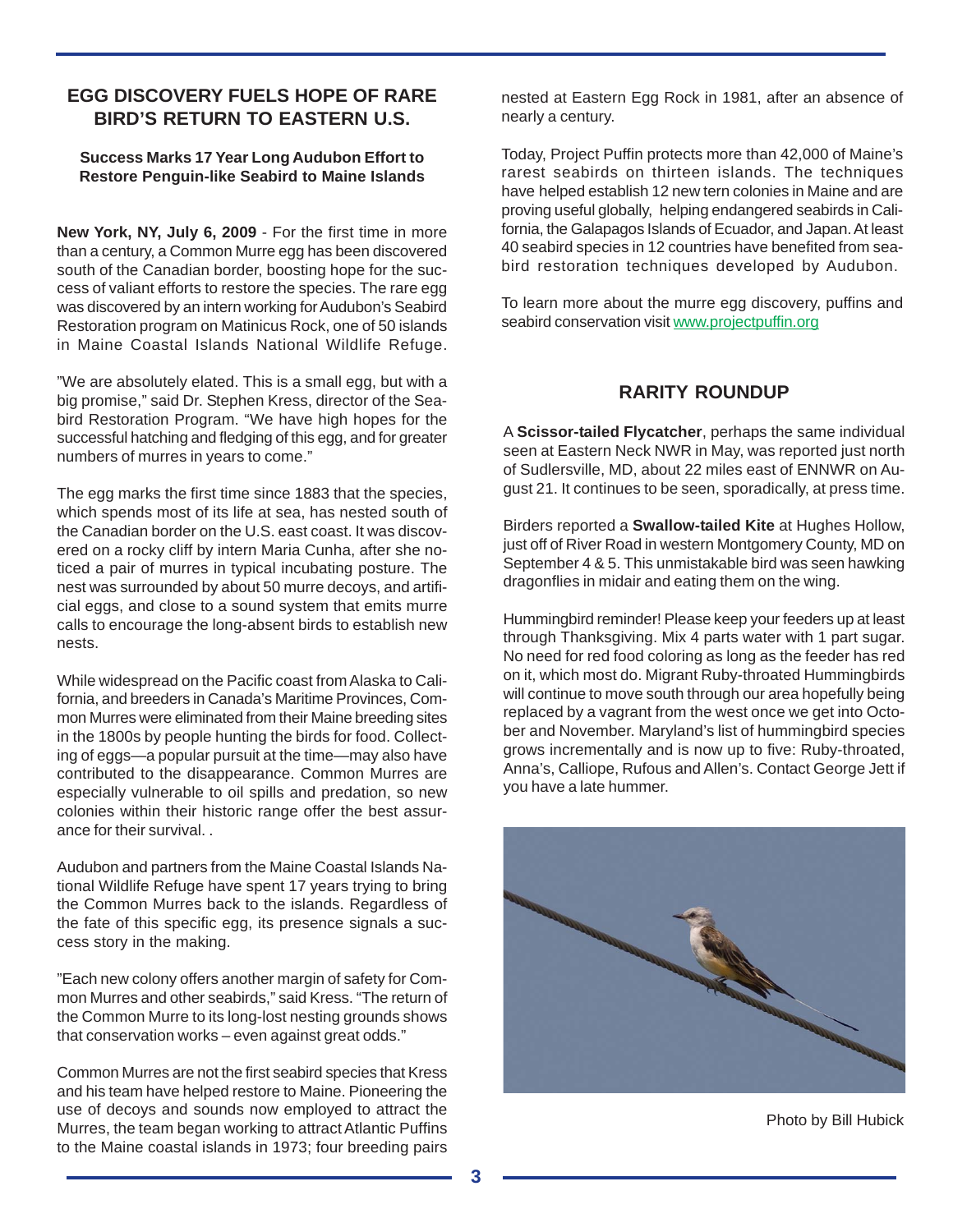# **WINGING IT ON THE WEB**

*by Lynne Wheeler*

As a first year "fledgling" birder I have learned to not get frustrated and that a wealth of information is available to help us new birders. My eyes, and now ears, were really opened when I went on my first SMAS bird walk last May. I had no idea the abundance of species that was up above and down on the ground. No more just feeder watching for me!! I will never forget my first Ovenbird, learning the songs and calls of the two Tanagers, the Common Yellowthroat. Hooded Warblers, Etc... Etc... I was in total awe and excited to learn more.

I purchased the Birding by Ear and More Birding by Ear CDs by Dick Walton. I added to my bird book library, and, since I am a lover of the internet I was "Googling" up a storm. I want to share some worthwhile sites that you may not have noticed that were very helpful. Enjoy, and feel free to add your own "Winging it on the Web" sites too on the SMAS Yahoo group e-mail. If you have not signed up yet go to the SMAS website and click on the link:

#### www.geocities.com/smdaudubon/index.html

Here are some sites I recommend you migrate to:

*eBird* (online database) by the Cornell Lab of Ornithology

#### www.ebird.org

*The Birds of North America* from the Cornell Lab of Ornithology and the American Ornithologists' Union

www.bna.birds.cornell.edu/bna/

*All About Birds* from the Cornell Lab of Ornithology

#### www.allaboutbirds.org

*The Feather Atlas-Flight Feathers of North America* by The National Fish and Wildlife Forensics Laboratory

#### www.lab.fws.gov/featheratlas/

*Patuxent Bird Identification InfoCenter* by USGS Patuxent Wildlife Research Center

#### www.mbr-pwrc.usgs.gov



# **FOSTER PARENTS NEEDED**



Southern Maryland Audubon Society sponsors the banding of nestling birds of prey, or raptors, with serially numbered aluminum bands in cooperation with the Bird Banding Laboratory of the U. S. Department of the Interior, as part of our bird research and conservation activities in Southern Maryland. Limited numbers

of Osprey and Barn Owl nestlings become available each year for adoption. The gift of \$10 for an Osprey adoption, or of \$25 for a Barn Owl adoption, contributes to a special fund for the support of raptor research and raptor conservation projects. The foster parent receives:

- A certificate of adoption with the number of the U. S. Department of the Interior band, and the location and date of the banding.
- Information on the ecology and migration patterns of the species, photo of a fledgling, and any other information on whereabouts or fate of the bird that may be available.

Interested? Here's how to become a foster parent of an Osprey or a Barn Owl. Send \$10.00 for each Osprey, or \$25 for each Barn Owl to:

**Southern Maryland Audubon Society ATTN: Adoption Program 11350 Budds Creek Rd. Charlotte Hall, Maryland 20622**



| ADOPT A RAPTOR                                                         |  |  |  |  |  |
|------------------------------------------------------------------------|--|--|--|--|--|
| Name:                                                                  |  |  |  |  |  |
| Address:                                                               |  |  |  |  |  |
|                                                                        |  |  |  |  |  |
|                                                                        |  |  |  |  |  |
| I wish to adopt (check one):                                           |  |  |  |  |  |
| (number of) Osprey, \$10.00 each<br>(number of) Barn Owl, \$25.00 each |  |  |  |  |  |
| <b>Amount Enclosed:</b>                                                |  |  |  |  |  |
| (Make checks payable to:<br>Southern Maryland Audubon Society)         |  |  |  |  |  |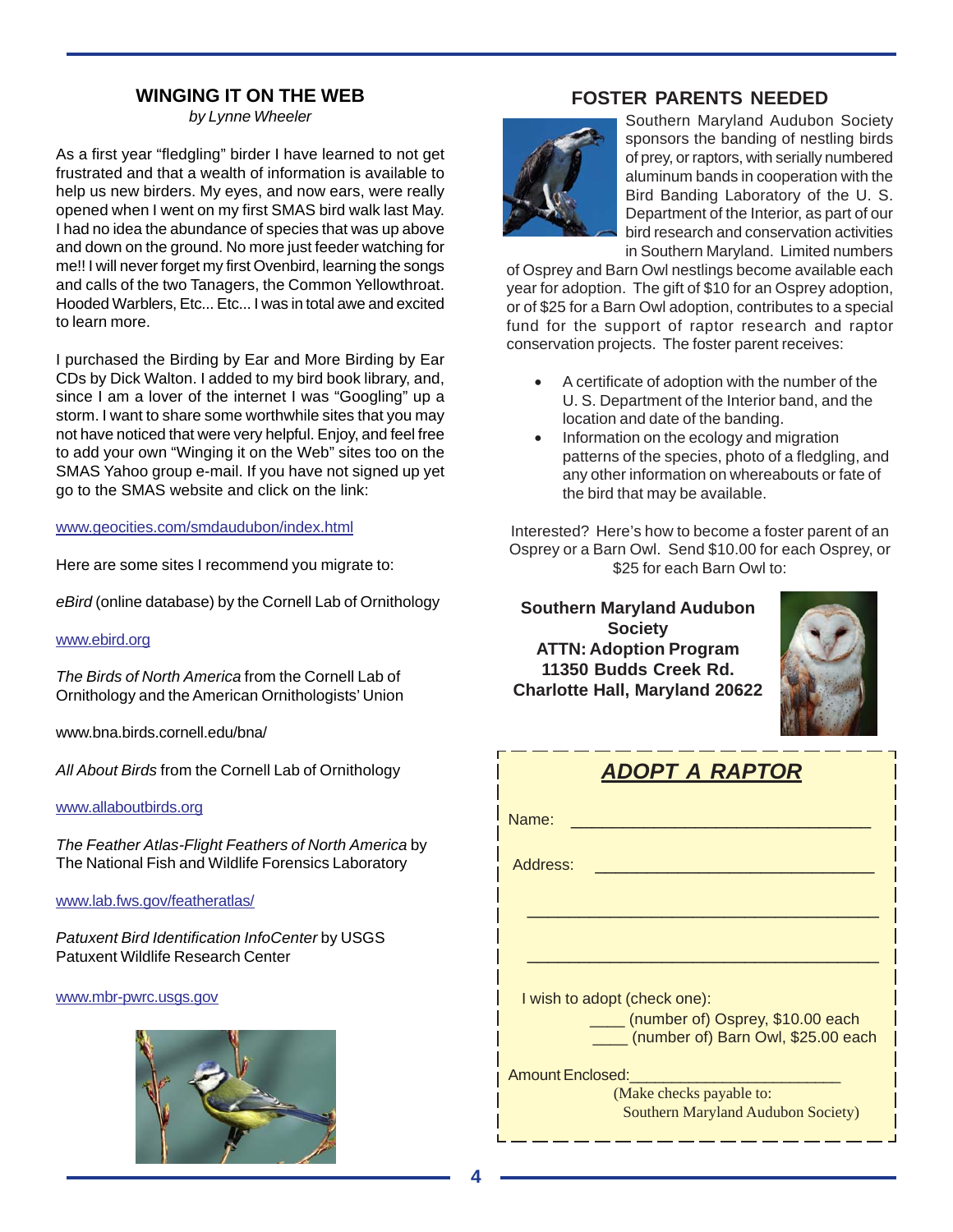## **WELCOME, NEW MEMBERS!**

Mary Baldo, Port Republic Vaughn Barkdoll, Owings Jo Bowen, Prince Frederick Michael Collins, Solomons Lynne Darnell, Upper Marlboro Phyllis Eason, Clinton Barry Graham, Dunkirk Leon Hill, Mechanicsville George Holt, Mechanicsville Kathleen Horan, Prince Frederick Matthew Ichniowski, Lexington Pk Eugene Karol, Port Republic George Kazarek, Accokeek Julie Langley, Port Tobacco Jill Lee, Lusby Meg McIntosh, Accokeek Nina Meyers, Waldorf J. R. Mineur, Clinton Theresa Nelsen, Mechanicsville Donna Pyper, Lexington Park Debbie Reece, Waldorf Kathleen Ricks, Avenue Virginia Schadt, Waldorf John S. Shaver Jr, Great Mills

Events continued from page 6

October 7 **– Wednesday –** 7:30 p.m. **Monthly Meeting** Potomac Branch Library, Charles County 3225 Ruth B. Swann Drive, Bryans Road, MD "**Goshawk: Driven by Its Prey**" Dave Brinker, Central Region Ecologist, Maryland Department of Natural Resources Admired by people for its aggressiveness, courage, flight

prowess, and hunting ability long before the dark ages, the Northern Goshawk is an ultimate avian forest predator in the northern hemisphere. What makes these birds tick? Why are they important to us? Learn about the ecology and natural history of this fascinating inhabitant of the forest around us. Are goshawks still increasing in the Central Appalachians? Do breeding adults migrate? What drives the massive goshawk incursions from Canada and might we experience once in the near future? Come find out!

## **CHAPTER-ONLY MEMBERS PLEASE RENEW!**

If your mailing label reads 6/08, you need to renew your chapter membership. Please use the membership form in this *Osprey* and return to

> SMAS Attn: Membership P.O. Box 181 Bryans Road, MD 20616 Thanks!

#### ○○○○○○○○○○○○○○○○○○○○○○○○○○○○○○○○○○○○○○○○○○○○ ○○○○○○○○○○○○○○○○○○○○○○○○ **MEMBERSHIP APPLICATION**

- Please enroll me as a member of the Audubon Family and the Southern Maryland Audubon Society. I will receive the chapter newsletter, *The Osprey*, and all my dues will support environmental efforts in Southern Maryland.
- Please enroll me as a member of the National Audubon Society at the Introductory Offer. My membership will also include membership in the Southern Maryland Audubon Society. I will receive National's *Audubon* Magazine, the chapter newsletter, *The Osprey*, and support national and local environmental causes. A fraction of my dues will be returned to the local chapter.

|   |                                                                                                             | <b>Mail</b> to                                    |
|---|-------------------------------------------------------------------------------------------------------------|---------------------------------------------------|
|   |                                                                                                             |                                                   |
|   | $City$ $City$ $State$ $Zip$ $Zip$                                                                           |                                                   |
|   | <b>Chapter-Only Dues</b> (new/renewal)<br>Make check payable to<br><b>Southern Maryland Audubon Society</b> | <b>National Dues, M</b><br><b>National Audubo</b> |
|   | $\Box$ Individual/Family $\Box$ 1yr \$20 $\Box$ 2yr \$38 $\Box$ 3yr \$56                                    | Introductory                                      |
|   | Senior/Student 1yr \$15 2yr \$28 3yr \$42                                                                   | Introductory                                      |
| ⊔ | Senior (0ver 62) ________ \$250                                                                             | Senior/Stude                                      |

| Mail to: Southern Maryland Audubon Society |  |
|--------------------------------------------|--|
| <b>Attn: Membership</b>                    |  |
| <b>P.O.Box 181</b>                         |  |
| Bryans Road, MD 20616                      |  |

#### **Iake check payable to n** Society

- Offer 1 year \$20
- Offer 2 year  $$30$
- $\Box$  Senior/Student \$15